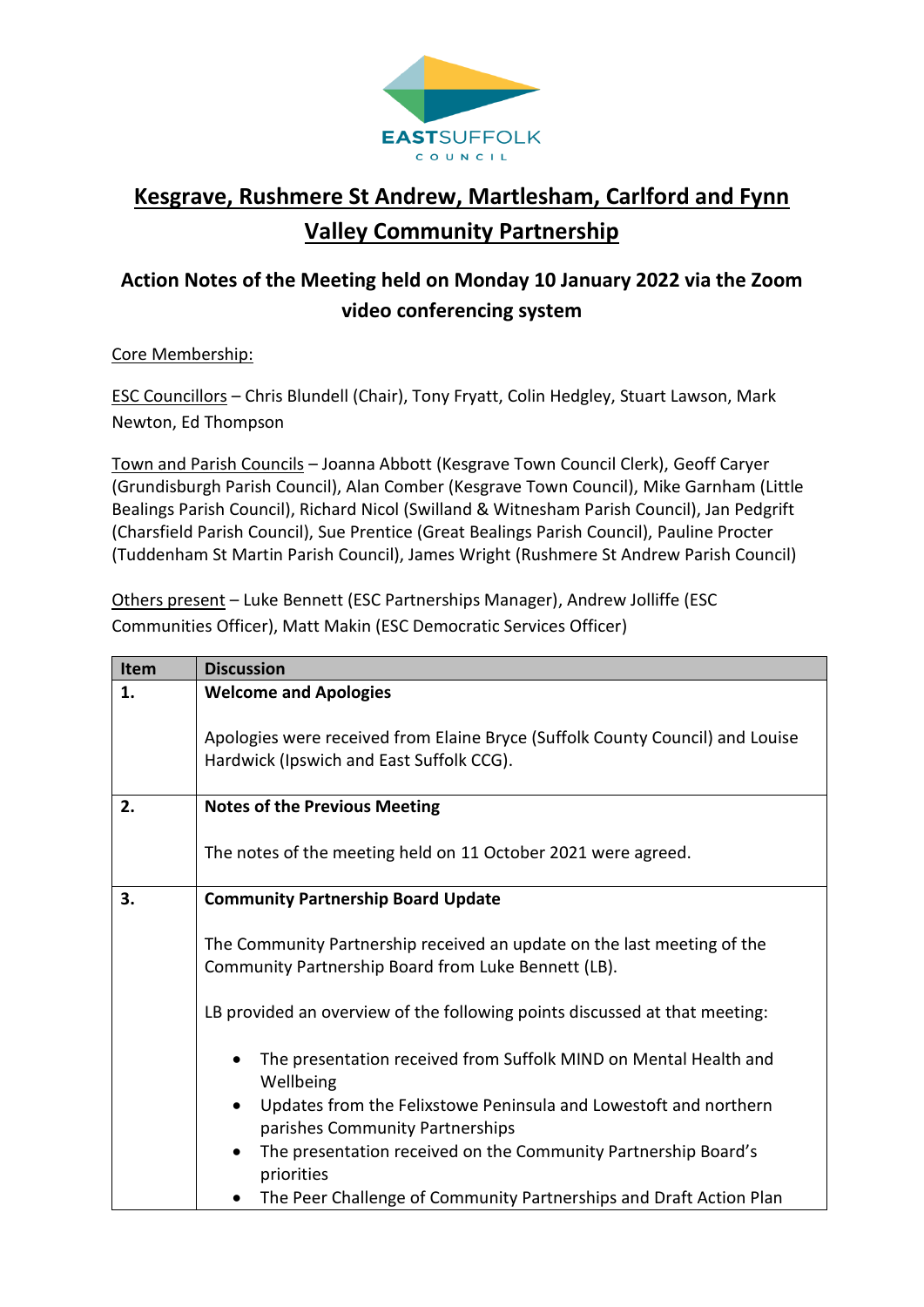

|    | The upcoming Community Partnership Forum on 25 March 2022                                                                                                                                                                                                                                                                                            |
|----|------------------------------------------------------------------------------------------------------------------------------------------------------------------------------------------------------------------------------------------------------------------------------------------------------------------------------------------------------|
|    | LB highlighted that the Community Partnership Board had created a Mental<br>Health and Wellbeing Task and Finish Group and encouraged people to register<br>to attend at the Community Partnership Forum on 25 March 2022 via<br>https://www.eelga.gov.uk/events/the-east-suffolk-community-partnership-<br>annual-forum/.                           |
| 4. | <b>Funding Proposal Bids</b>                                                                                                                                                                                                                                                                                                                         |
|    | Bid 1 - hi-visibility vests for Primary School children                                                                                                                                                                                                                                                                                              |
|    | Chris Blundell (CB) introduced the proposals, which sought £3,000 to provide hi-<br>visibility vests for children at six primary schools in the Community Partnership<br>area.                                                                                                                                                                       |
|    | CB noted that there had originally been interest from other schools in the area,<br>but these had since received equipment from other sources.                                                                                                                                                                                                       |
|    | On the proposition of Colin Hedgley, seconded by James Wright it was by a<br>unanimous vote RESOLVED that this funding be allocated by the Community<br>Partnership.                                                                                                                                                                                 |
|    | Bid 2 – purchase of a Speed Indicator Device for use in Rushmere St Andrew                                                                                                                                                                                                                                                                           |
|    | James Wright (JW) summarised that £3,730 was sought to purchase a Speed<br>Indicator Device (SID) for use in Rushmere St Andrew. JW highlighted that<br>speeding was a serious issue in the area and had been identified as such both<br>anecdotally and the neighbourhood questionnaire, backed up by data from the<br>Police and Suffolk Highways. |
|    | Tony Fryatt (TF) asked if the maintenance costs for a SID had been taken into<br>account and JW confirmed they had.                                                                                                                                                                                                                                  |
|    | On the proposition of Alan Comber, seconded by James Wright it was by a<br>unanimous vote RESOLVED that this funding be allocated by the Community<br>Partnership.                                                                                                                                                                                   |
|    | Bid 3 – purchase of a Speed Indicator Device                                                                                                                                                                                                                                                                                                         |
|    | Colin Hedgley (CH) introduced the bid for £3,250 to purchase a SID for use in the<br>Carlford and Fynn Valley area. CH said that an additional SID would assist in the<br>sharing of devices between the villages in the area and make a significant<br>difference.                                                                                  |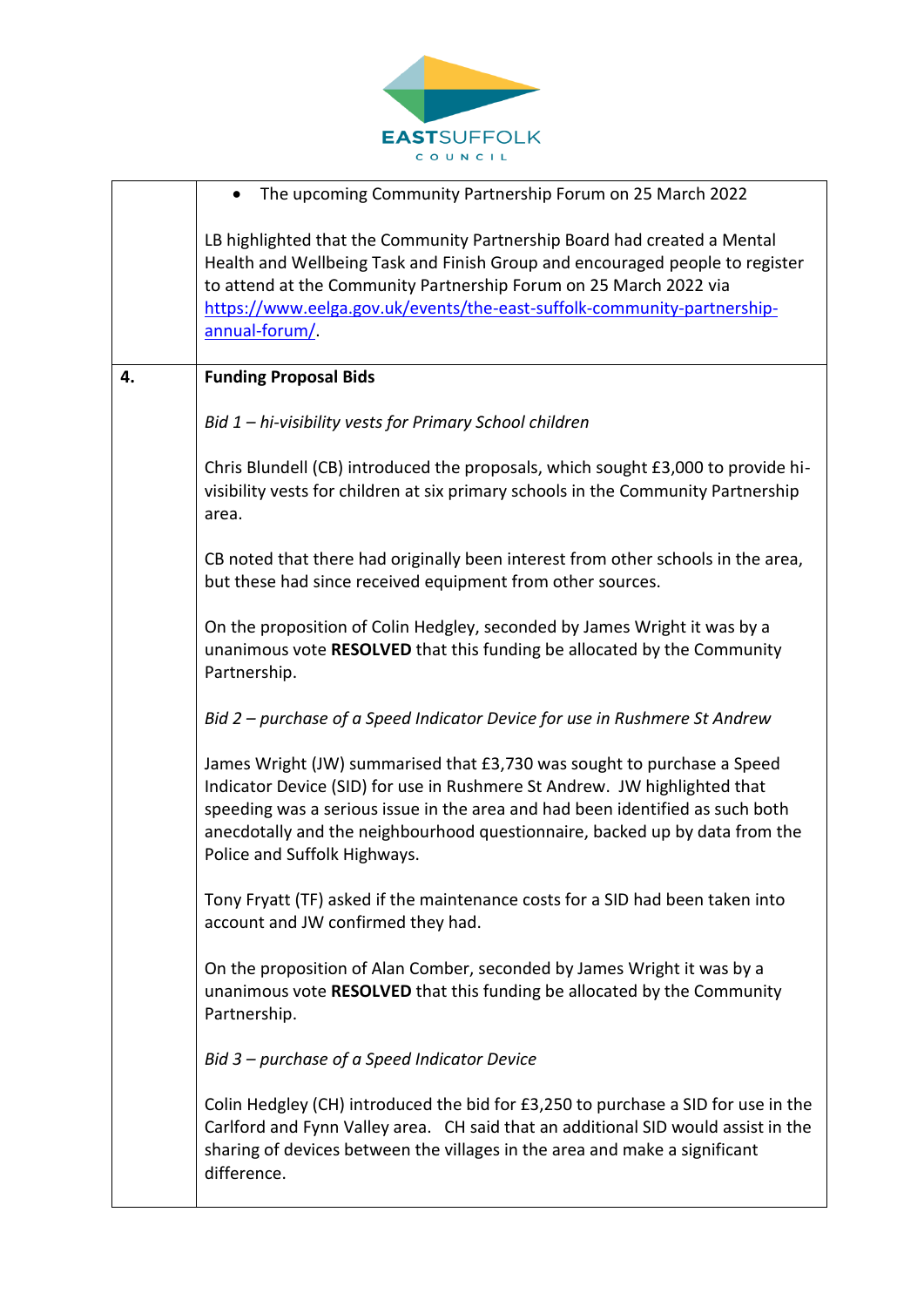

TF added that the data from the SID bought by Debach Parish Meeting had highlighted data which showed the scale of the issue in the area; TF said it was important that data from SIDS was linked with the Police to actively address speeding issues.

Pauline Procter (PP) noted that SIDs helped to pull together concerns as part of collective work on speeding; she acknowledged their expense but considered they had an important role.

The Community Partnership discussed the possibility of collating SID data across the Community Partnership area to supply to the Police.

On the proposition of James Wright, seconded by Mark Newton it was by a unanimous vote **RESOLVED** that this funding be allocated by the Community Partnership.

*Bid 4 - practical improvements to Gibraltar Crossroads to reduce the number of near misses and accidents previously reported at the site* 

Richard Nicol (RN) outlined a bid for £2,500 to make improvements at the Gibraltar Crossroads with the B1078, detailing the junction layout and the anomaly of an unrestricted speed section that included the junction. RN confirmed that Suffolk County Council had agreed to the suggested improvements, but funding was required to be able to make them; RN summarised the match-funding secured for the project.

Members of the Community Partnership supported the project and considered it a valid use of funding.

On the proposition of Tony Fryatt, seconded by Colin Hedgley it was by a unanimous vote **RESOLVED** that this funding be allocated by the Community Partnership.

## *Other funding*

CB outlined that following the agreements made earlier in the meeting £2,970 remained in the Community Partnership's 2021/22 budget, which needed to be allocated before 31 March 2022. CB invited PP to outline a proposal on a replacement SID for Suffolk Safer Village Driving (SAVID).

PP noted that one of the SIDs used by SAVID was nearing the end of its useful life and required replacing; PP suggested that a mobile SID could be purchased which would be of a similar cost to the SIDs funded earlier in the meeting.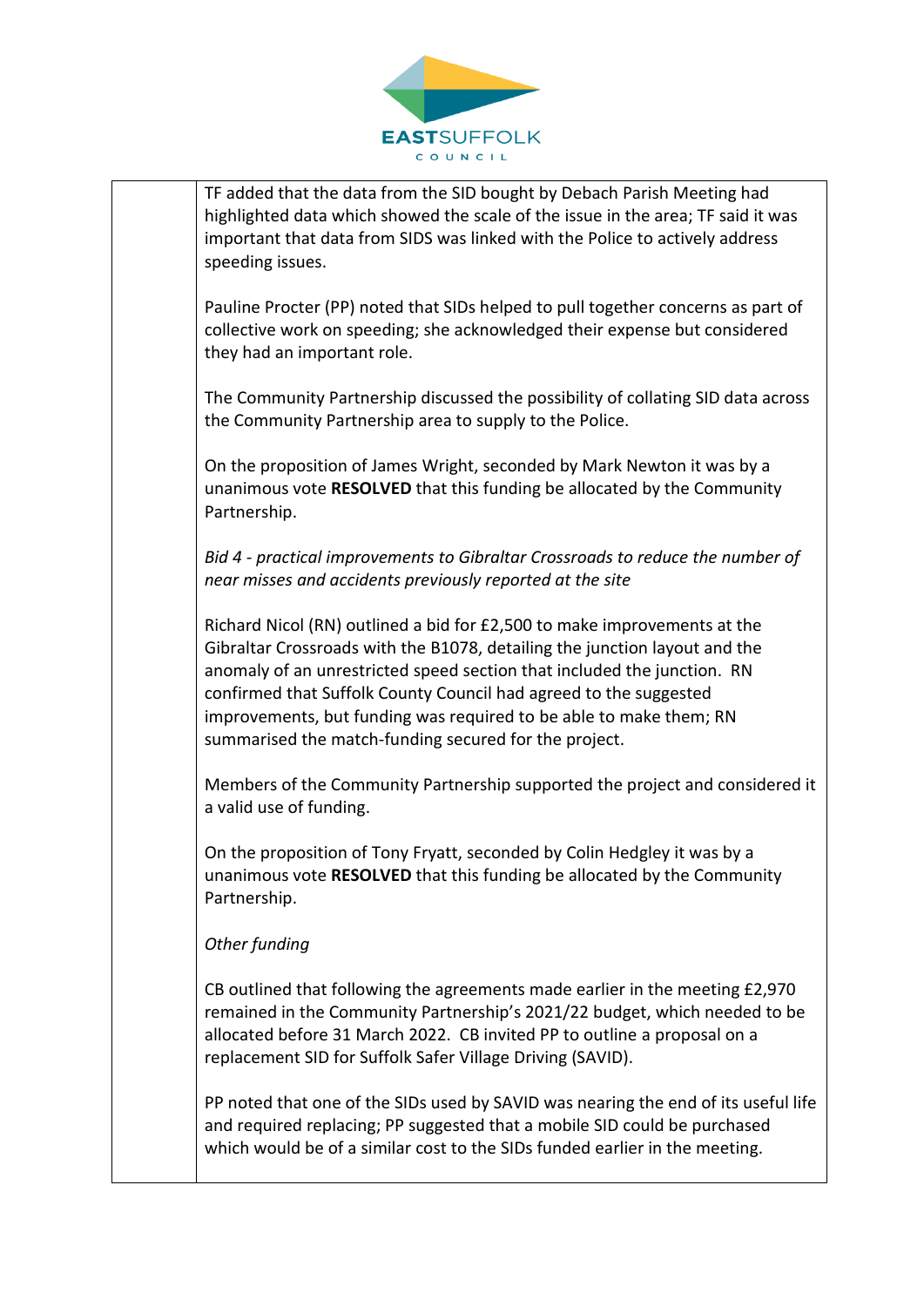

| Following discussion, CH and TF said that they would be able to each match-fund<br>£500 towards the new SID from their Enabling Communities Budgets; CH would<br>be able to allocate from his 2022/23 budget and TF would be able to allocate<br>from his 2021/22 budget.<br>On the proposition of James Wright, seconded by Mark Newton it was by a<br>unanimous vote RESOLVED that funding of £2,970 for a new SID to be used by<br>SAVID be allocated by the Community Partnership.                                                                                                                                                                                                                                                               |
|------------------------------------------------------------------------------------------------------------------------------------------------------------------------------------------------------------------------------------------------------------------------------------------------------------------------------------------------------------------------------------------------------------------------------------------------------------------------------------------------------------------------------------------------------------------------------------------------------------------------------------------------------------------------------------------------------------------------------------------------------|
| <b>ACTIONS AGREED:</b>                                                                                                                                                                                                                                                                                                                                                                                                                                                                                                                                                                                                                                                                                                                               |
| That £3,000 of funding be allocated to provide hi-visibility vests to six<br>primary schools in the Community Partnership area<br>That £3,730 of funding be allocated for the purchase of a new Speed<br><b>Indicator Device to be used in Rushmere St Andrew</b><br>That £3,250 of funding be allocated for the purchase of a new Speed<br>Indicator Device to be used in the Carlford and Fynn Valley area<br>That £2,500 of funding be allocated for practical improvements to<br>Gibraltar Crossroads to reduce the number of near misses and accidents<br>previously reported at the site<br>That £2,970 of funding be allocated for the purchase of a new Speed<br><b>Indicator Device to be used by Suffolk Safer Village Driving (SAVID)</b> |
| Data on the Community Partnership Area                                                                                                                                                                                                                                                                                                                                                                                                                                                                                                                                                                                                                                                                                                               |
| AJ presented the updated East Suffolk Profile for Q3 2021/22, which had been<br>compiled by the Suffolk Office of Data and Analytics (SODA).                                                                                                                                                                                                                                                                                                                                                                                                                                                                                                                                                                                                         |
| The presentation covered the following topics:                                                                                                                                                                                                                                                                                                                                                                                                                                                                                                                                                                                                                                                                                                       |
| Population key facts for the Kesgrave, Martlesham & Purdis Farm,<br>Rushmere St Andrew, and Carlford & Fynn Valley Wards<br>Population key facts for the Community Partnership area<br>$\bullet$<br><b>Population trends for East Suffolk</b><br>٠<br>Deprivation key facts and statistics for the Community Partnership area<br>Health and social care statistics for East Suffolk, including<br>٠<br>Life expectancy<br>$\circ$<br>Mental health<br>$\circ$<br>Childhood weight<br>$\circ$<br>Disability and social isolation<br>$\circ$<br><b>Benefit claimants</b><br>$\circ$<br>Education statistics for the Community Partnership area<br>Housing prices and affordability for the Community Partnership area                                  |
|                                                                                                                                                                                                                                                                                                                                                                                                                                                                                                                                                                                                                                                                                                                                                      |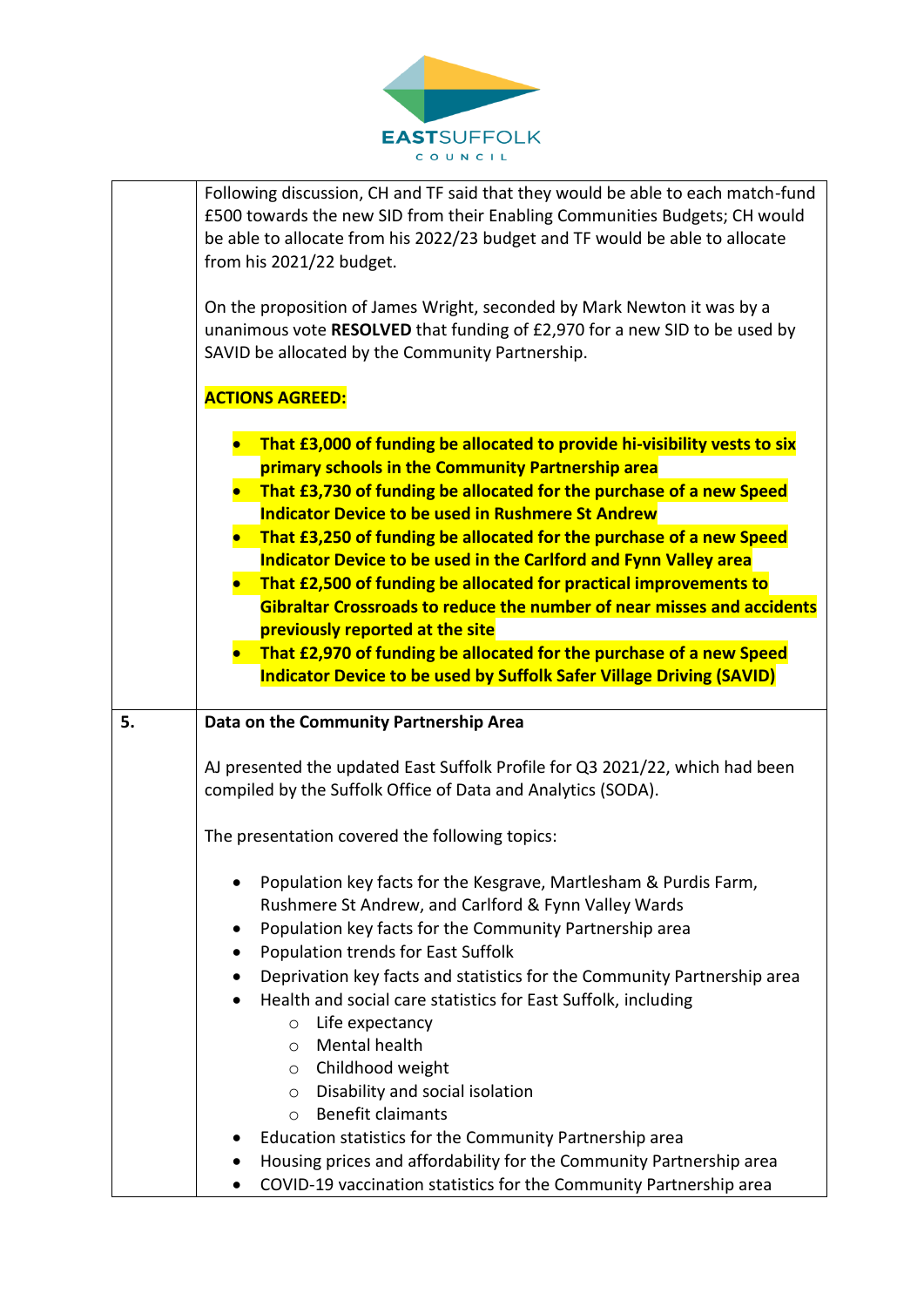

|    | AJ confirmed that a further update of the East Suffolk Profile would be available<br>at the next meeting of the Community Partnership. In response to a question<br>from CH, AJ said that he would ensure a clear definition on deprivation was<br>included with that update.<br>The Community Partnership discussed hidden needs in the community; LB<br>outlined that a task group of the Community Partnership Board was looking into<br>hidden needs and would feed in to work to drill down into smaller population<br>groups. |
|----|-------------------------------------------------------------------------------------------------------------------------------------------------------------------------------------------------------------------------------------------------------------------------------------------------------------------------------------------------------------------------------------------------------------------------------------------------------------------------------------------------------------------------------------|
| 6. | <b>Peer Review Challenge of Community Partnerships</b>                                                                                                                                                                                                                                                                                                                                                                                                                                                                              |
|    | LB provided an overview of the visioning event held at Trinity Park on 5<br>November 2021 and the peer review challenge process that had been followed.<br>LB summarised the outcomes of the panel and its key recommendations.                                                                                                                                                                                                                                                                                                     |
|    | LB explained that an action plan had been produced in response to the peer<br>review challenge and would be discussed at the next CP Chairs meeting.                                                                                                                                                                                                                                                                                                                                                                                |
| 7. | <b>Community Self Help</b>                                                                                                                                                                                                                                                                                                                                                                                                                                                                                                          |
|    | AJ provided an overview of the Community Self Help Scheme and gave examples<br>of the work that could be undertaken. AJ considered the scheme to be of<br>benefit to town and parish councils as training and equipment was provided for<br>operatives, which meant works could be undertaken in a safe manner. Kesgrave<br>Town Council had already accessed the scheme.                                                                                                                                                           |
|    | AJ advised that Luke Merton from Suffolk Highways was happy to discuss the<br>scheme with interested town and parish councils.                                                                                                                                                                                                                                                                                                                                                                                                      |
| 8. | <b>Highways Signage</b>                                                                                                                                                                                                                                                                                                                                                                                                                                                                                                             |
|    | CB noted issues previously raised in respect of highway signage in the<br>Community Partnership area and suggested that these issues could either be<br>directly reported to Suffolk Highways or taken to the Road Safety Forum that<br>had been established at the previous meeting. CB added that road signage<br>cleaning could be undertaken as part of the Community Self Help Scheme.                                                                                                                                         |
|    | The Community Partnership discussed the issues and frustration was expressed<br>that the repair and restoration of signage had not been given a higher priority by<br>Suffolk Highways. AC noted that East Suffolk Council was bringing services<br>currently delivered by East Suffolk Norse back in-house and that the Police and<br>Crime Commissioner was looking to increase his Council Tax precept to support<br>the 101 service.<br>It was agreed that these issues would be brought to the Road Safety Forum.              |